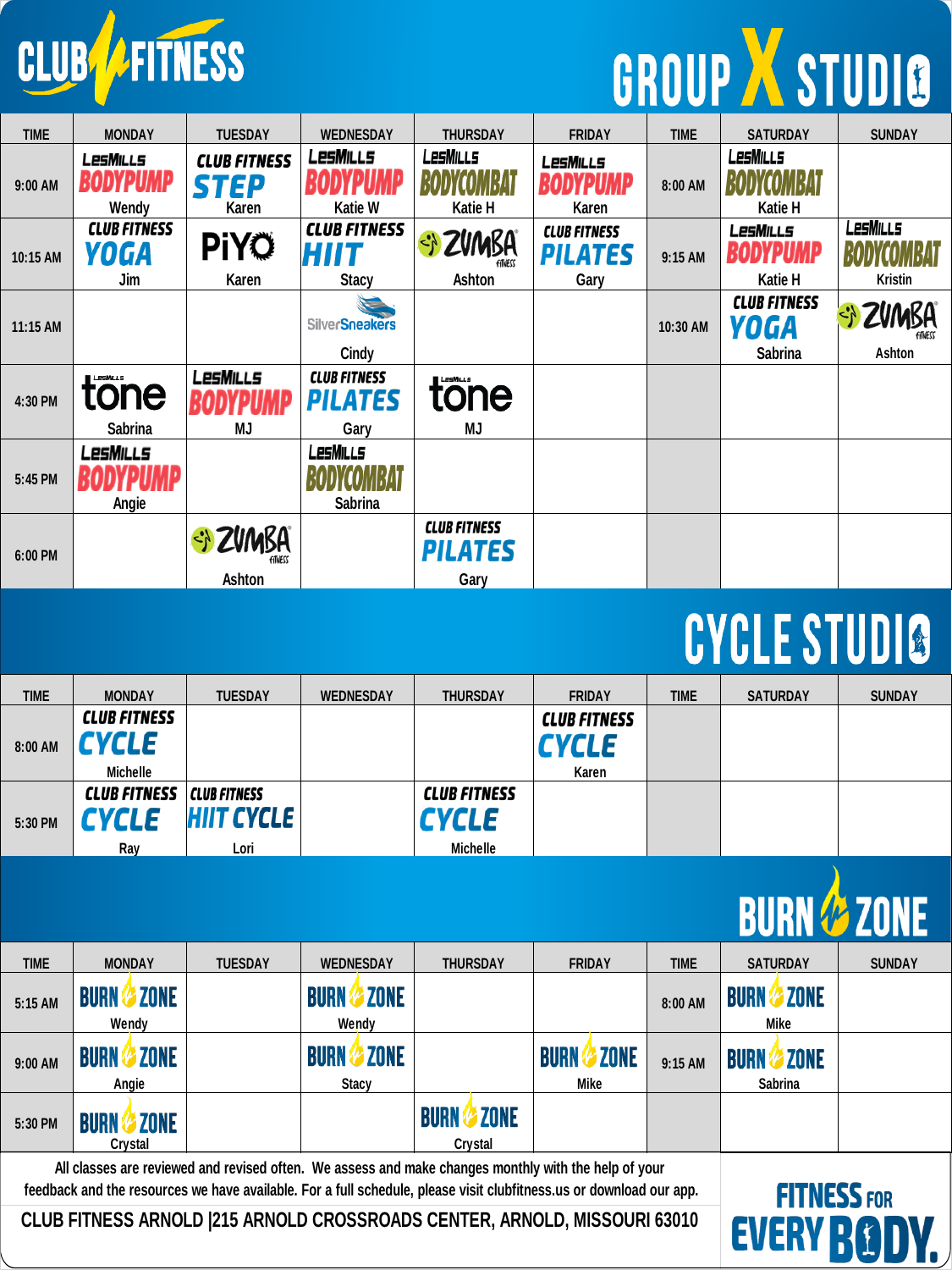

## **CYCLE STUDIO**

### **VIRTUAL CLASS SCHEDULE**

| <b>TIME</b>                       | <b>MONDAY</b>          | <b>TUESDAY</b>                                  | <b>WEDNESDAY</b>                  | <b>THURSDAY</b>                   | <b>FRIDAY</b>                     | <b>SATURDAY</b>                               | <b>SUNDAY</b>                                        |
|-----------------------------------|------------------------|-------------------------------------------------|-----------------------------------|-----------------------------------|-----------------------------------|-----------------------------------------------|------------------------------------------------------|
| 5:30 AM &<br>6:30AM &<br>7:15 AM  | LesMills<br>V          | LesMills<br>V                                   | LesMills<br>$\boldsymbol{\theta}$ | LesMills<br>$\boldsymbol{\Theta}$ | LesMills<br>$\bm{\Theta}$         | LesMills<br>$\bm{\Theta}$                     | LesMills<br>$\boldsymbol{\Theta}$                    |
| 8:00 AM                           |                        | <b>O RPM</b>                                    | <b>O</b> LESMILLS                 | <b>O</b> LESMILLS                 |                                   | <b>O RPM</b>                                  | <b>O RPM</b>                                         |
| 9:15 AM &<br>10:30 AM             | LesMills<br><b>RPM</b> | LesMills<br>$\boldsymbol{\Theta}$<br><b>RPM</b> | <b>ORPM</b>                       | LesMills<br><b>O</b> RPM          | LesMills<br><b>O</b> RPM          | LesMills<br><b>O</b> RPM                      | LesMills<br>$\bm{\Theta}$                            |
| 11:45 AM &<br>12:30 PM            | LesMills               | LesMills<br>$\Theta$                            | LesMills<br>$\Theta$              | LesMills<br>$\Theta$              | LesMills<br>$\Theta$              | LesMills<br>$\boldsymbol{\Theta}$             | LesMills<br>$\left(\!\rule{0pt}{12pt}\right)$        |
| 1:15 PM &<br>2:30 PM              | LesMills<br><b>RPM</b> | LesMills<br><b>O</b> RPM                        | <b>ORPM</b>                       | LesMills<br>$\odot$<br><b>RPM</b> | LesMills<br><b>O</b> RPM          | LesMills<br><b>ORPM</b>                       | LesMills<br>$\left(\boldsymbol{\mathsf{b}}\right)$   |
| 3:45 PM &<br>4:30 PM              | LesMills               | LesMills<br>$\Omega$                            | LesMills<br>$\Theta$              | LesMills<br>$\boldsymbol{\Theta}$ | LesMills<br>$\Theta$              | LesMills<br>$\mathbf{0}$                      | $\Theta$                                             |
| 5:30 PM                           |                        |                                                 | LesMills<br>$\bm{\Theta}$ RPM     |                                   | LesMills<br>$\Theta$ RPM          | LesMills<br>$\Theta$<br>RPM                   | LesMills<br>Ø)                                       |
| 6:45 PM &<br>7:30 PM &<br>8:15 PM | LesMills               | LesMills<br>D                                   | <b>LesMills</b><br>Ø              | LesMills<br>$\Theta$              | LesMills<br>$\boldsymbol{\Theta}$ | LesMills<br>$\left(\!\rule{0pt}{12pt}\right)$ | <b>LesMiLLs</b><br>$\left(\!\rule{0pt}{12pt}\right)$ |

**All classes are reviewed and revised often. We assess and make changes monthly with the help of your feedback and the resources we have available.** 

**For a full schedule, please visit clubfitness.us or download our app.** 

**CLUB FITNESS ARNOLD |215 ARNOLD CROSSROADS CENTER ARNOLD, MISSOURI 63010**

#### **FITNESS FOR EVERY BO**